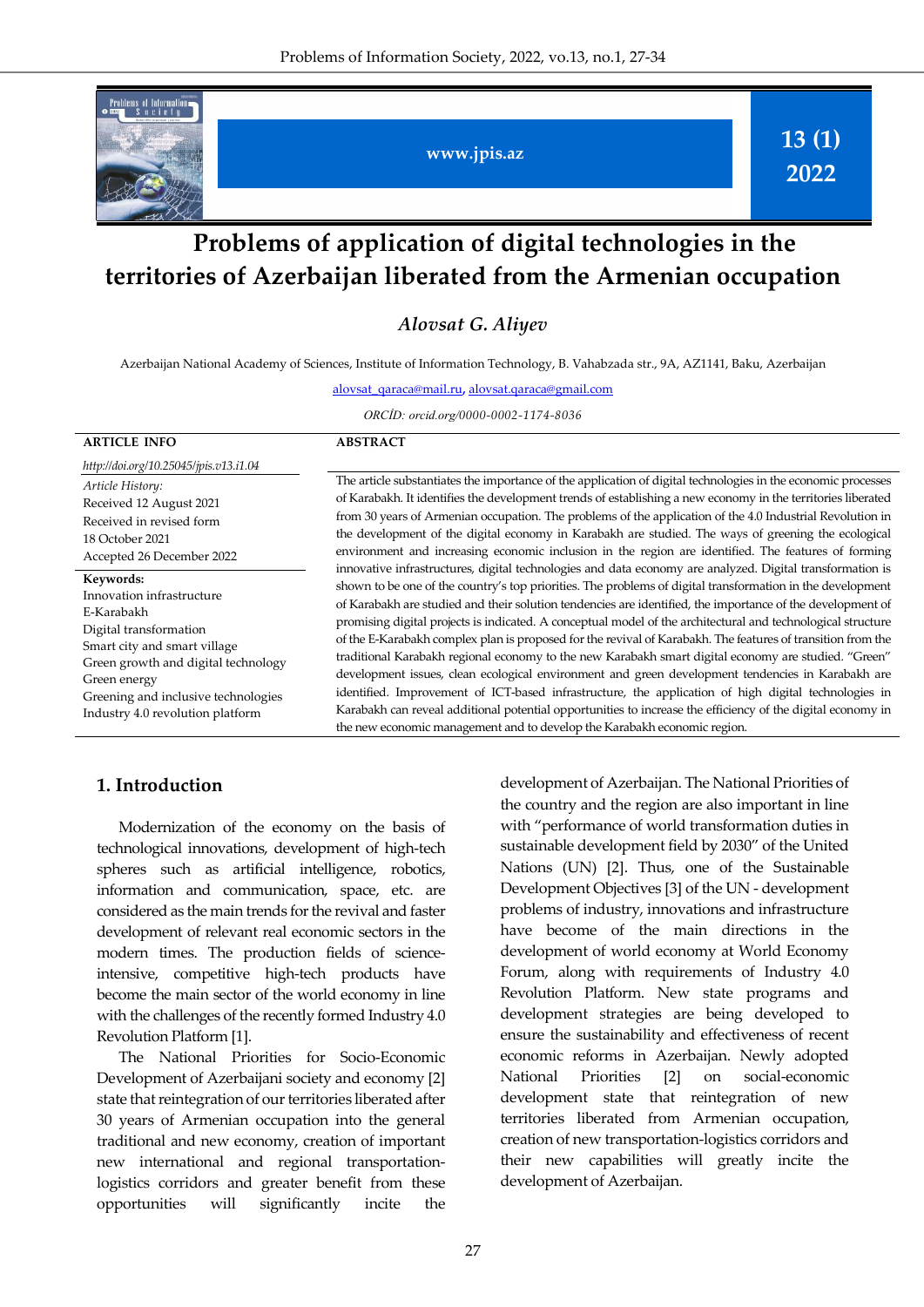Digital transformation of economy is currently one of the key issues currently faced by the country [4, 5]. Development of Internet, which is the foundation of ICT infrastructure, and implementation of promising digital projects such as Government Cloud (G-cloud), Big Data, Smart City, Smart Village etc. is planned. Consistent reforms are carried out in order to turn Azerbaijan into a digital and technological center of the region [4].

Sectors of novel technological innovation economy based on ICT are being more rapidly developed in Azerbaijan. New opportunities are emerging in the development of areas such as mobile management mechanisms, mobile cloud technologies, mobile government technologies, mobile vehicles, etc. For this purpose, establishment of modern complexes for development of new technologies and innovative structures of different purposes with high export potential must be considered in Karabakh economic region in order to achieve a faster development of traditional economic sectors. In Karabakh economic region, global challenges and international trends in economic development must be taken into account to the maximum for development of sectors of national economy such as industry, agriculture, construction, etc. with the application of innovative, digital technologies. During establishment of innovative development infrastructure in these regions, attention must be paid to the creation of clusters, high-tech parks and centers stimulating the development of start-ups, business incubators, innovation and entrepreneurship centers, industrial and agrarian innovation enterprises. High Technology park and science-based industry and agrarian techno-parks are the main driving force for transition from existing traditional Karabakh economy to the new smart-type Karabakh digital technology economy. Development of Electronic-Karabakh complex state program in Karabakh economic region and implementation of corresponding work within the framework of this concept and program have become significant issues for the Republic. Among the main objectives and tasks of the society is the establishment of "Smart" cities and villages, intellectual systems and infrastructures in Karabakh economic region, and identification of perspective directions for the digital transformation and solution of its problems for the restoration and development of the Karabakh economy.

# **2. Development of traditional sectors and new spheres in the economy of Karabakh region**

Restoration of traditional economic spheres in the territories of Azerbaijan liberated from the Armenian occupation is of great significance. Development of construction, industry, agriculture and military industry during the following 10-15 years in Karabakh region is one the most important and priority directions of the modern age. Increasing their share in the country's GDP will provide significant benefits for the future development of the Azerbaijani economy. Modern economy thrives on knowledge, science, high technology and innovations. Based on technological innovation, transition from traditional economy to information-based economy and modernization of economy takes place [6]. New Technologies positively affect the development of both already developed and newly developing economic spheres. Wide application of digital technologies in development of the traditional economy will result in the growth of economic development. As the new economic sector develops and the new jobs are created, the population's welfare will also improve.

Accordingly, GDP per capita in general is estimated to increase further. This will lead to the development of both economy of the Republic and the non-oil sector in parallel with the traditional economic sectors in Karabakh and its neighboring regions, the growth of the economy of Azerbaijan on a global scale and the level of competitive production in the global market. Along with the modernization of traditional sectors of the economy, new ICT-based innovation economy sectors are being developed in Azerbaijan. The development of the latest technological innovation sectors of the economy, such as mobile systems and technologies, space, Big Data, cloud, Internet of Things, cyber-physical systems, artificial intelligence technologies, etc., and the application of ICT in its formation are among important issues for now [6, 7].

Considering aforementioned, in our opinion, the conceptual model of the architectural and technological structure of the Electronic Karabakh complex action program can be proposed as depicted in Figure 1.

Proposing a conceptual model in such a structure is explained by the fact that the country is experiencing a transition to a new model of regional governance. 13 regional economic zones have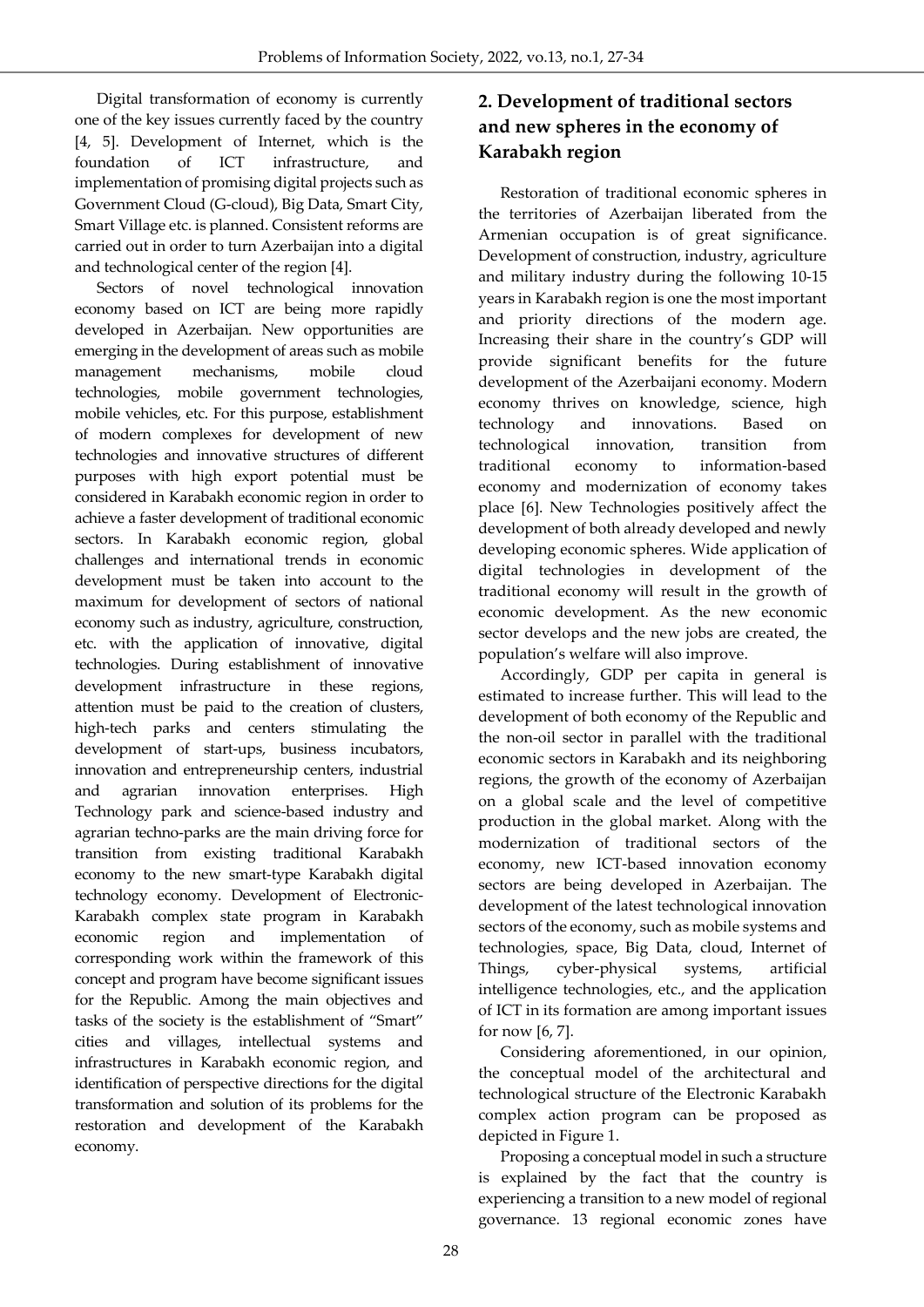already been established and namely, Karabakh economic region is one of the most significant among them. The parts of the region liberated from the Armenian occupation are completely destroyed. In these territories the economy needs to be completely rebuilt. In reality, the situation is even more problematic. Thus, in order to rebuild the economy, these areas must be cleared from mines and made safe, and then the remaining debris must be cleared to re-establish the appropriate infrastructure. Therefore, there is a need to revive even traditional economic sectors on the basis of modern innovative achievements and technologies. Effective relations with international and local governments must be established to build a new economy through the application of technological innovations. Moreover, innovative production/service structures, information-knowledge resources/systems/structures should be formed in accordance with the requirements of the Industry 4.0 Revolution in the trends stated in the conceptual model.

# **3. Applications of Industry 4.0 Revolution in development of the economy of Karabakh**

There are certain features of the implementation of digital transformation in the Karabakh region. Relevant infrastructure in line with digital transformations in Azerbaijan and its regions must first be formed in accordance with the global trends.

Application and significance of some technological innovations within the Industry 4.0 Revolution must be greater in the Karabakh region. [1]. Financial development, as well as development of blockchain technologies, emergence of new network cryptocurrencies will cause many socialeconomic and social-financial changes in international monetary-financial relations. 3D printing will create new manufacturing, marketing, advertising technologies. As a result of the industrial revolution, there will be a serious need for new management mechanisms in the fields of energy generation and storage, as well as environmental relations due to the emergence of new alternative energy sources.

Application of 3-D printing technology must be enhanced in different spheres, Industry 4.0 Revolution-based [1, 8] new interfaces, mobile Internet, Internet of Things, digital person, pocket super-computer, smart city, big data technologies, self-driving (driverless) cars, artificial intelligence, robotics technology, cryptocurrency technologies, manufacturing, education, medical field and mass demand products spheres. Research shows that the innovations brought by the Industry 4.0 Revolution create new revolutions in modern times, creating promising opportunities for its transition. Thus, the interaction of the structural elements of the existing innovative technologies in the Industry 4.0 Revolution, their operation and further improvement of the relationship between these elements in the near future create ample opportunities for the sustainable development of new technologies. One of the most important new technologies – Big Data has had a major commodity function in modern times for a long period of time. The newest methods are used to collect, store, process, protect, use and transmit such large, mixed and unregulated structured data.

Currently, world countries are investing more in technologies such as 5G, Big Data base, artificial intellect and quantum calculation [9]. 5G is projected to generate 13 trillion USD in value and create 22 million new jobs by 2035, and the global artificial intelligence market is estimated to reach 15 trillion USD by 2030. By 2025, the revenues from global Internet of Things (IoT) technology are estimated to increase more than triple hitting 1.1 trillion USD. By 2035, up to 50% of jobs are believed to be automated.

In accordance with the international development trends, the formation of the concept of digital transformation in Azerbaijan involves important issues such as protection of confidentiality of information, regulation of content and digital commerce, ensuring cyber security. Today, most of the world's Great Powers are building their own data economies. The rapid development of digital transformation in the world also creates opportunities for the development of quantum transformation. Consequently, the development of ICT is estimated to bring 15.7 trillion USD to the world economy by 2030. These forecasts show the importance of digital transformation for the economic development of the country, including Karabakh.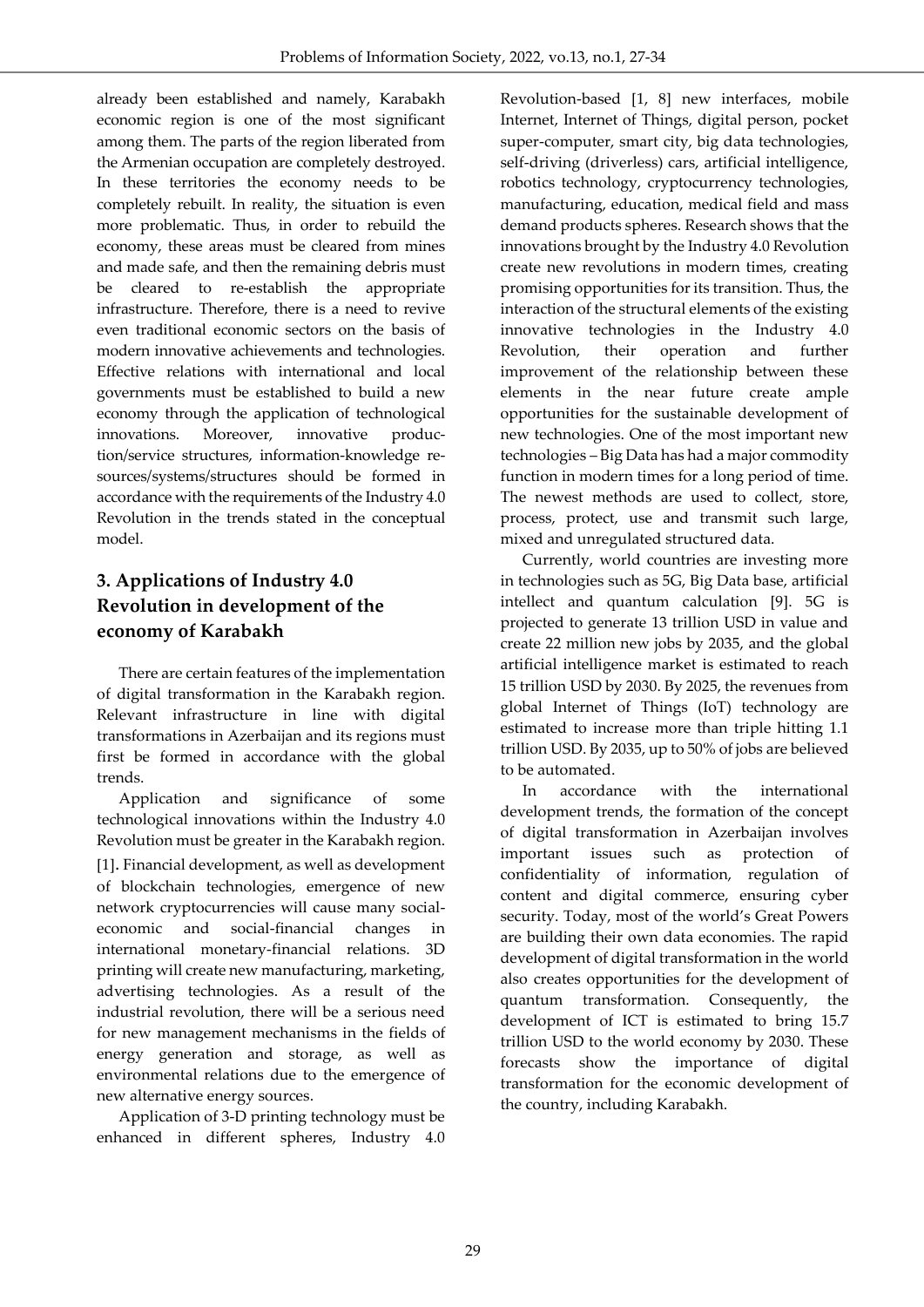

**Figure 1.** Conceptual model of the architectural and technological structure of the Electronic Karabakh complex action program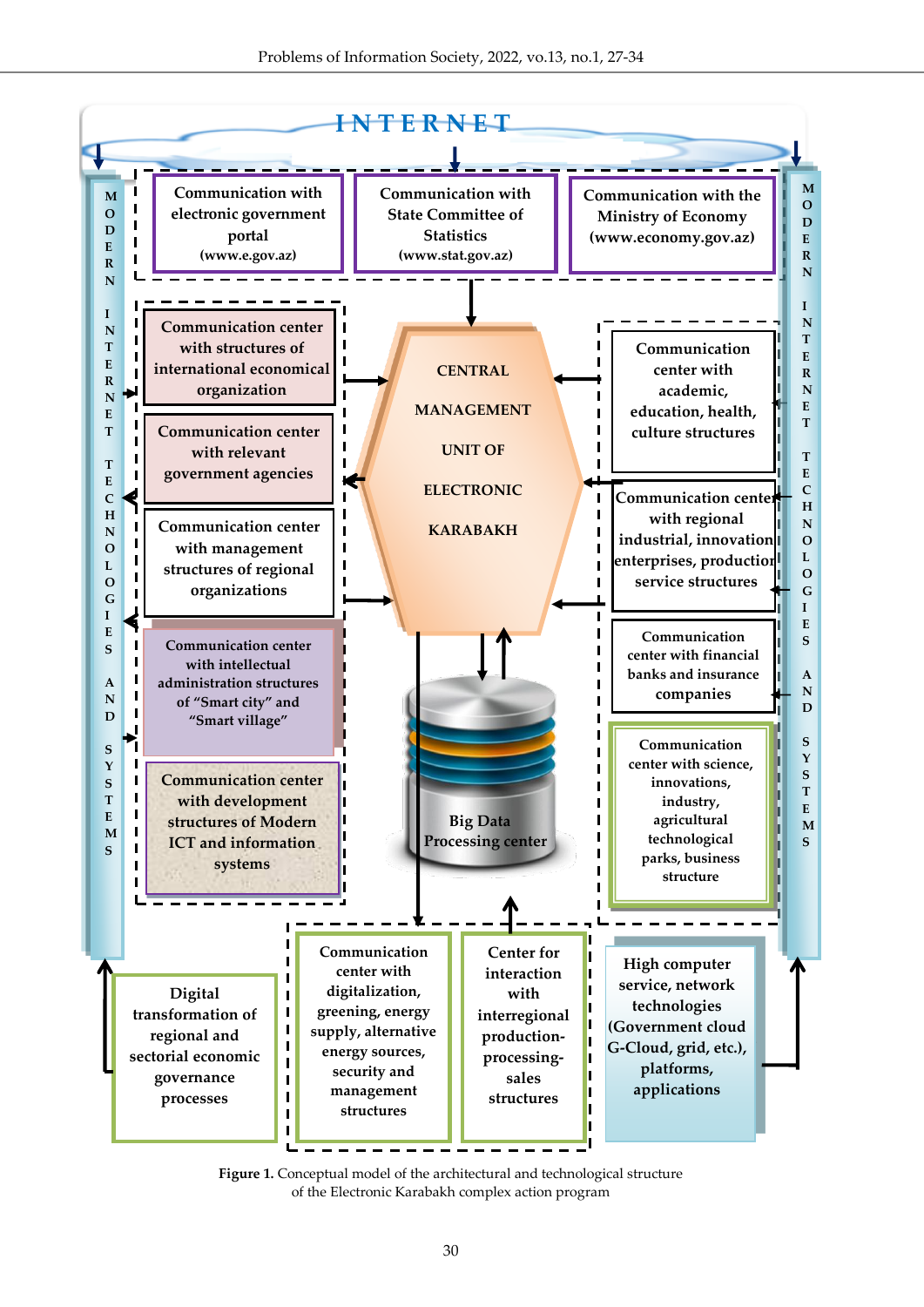### **4. ICT-based green development in the economy of Karabakh**

Given the scale of the global climate change in the regions, an important position should be allocated to the use of ICT-based environmentally friendly technologies. Clean energy sources must be used, waste must be recycled and contaminated areas must be rehabilitated. Based on ICT, along with future economic development of the country, rapid restoration and growth of greenery in the environment, efficient use of water resources and energy sources must be provided [2, 10, 11]. Effective realization of the objectives such as high-quality ecological environment, green energy space must be achieved based on the establishment of relevant innovation and information structure. At present, relevant work is being done to turn Karabakh into a green energy zone. The development of a green zone or green space concept in the region, which will cover the use of renewable energy sources, environmentfriendly technologies and other issues, began shortly after the victory in the Patriotic War.

Important tasks have been set to establish a "green energy" zone in the liberated territories. This issue is represented in "Azerbaijan 2030: National Priorities for Socio-Economic Development." Moreover, an order "On the measures to establish a "green energy" zone in the liberated territories of the Republic of Azerbaijan" was signed [12].

In the strategic period, the use of alternative and renewable energy sources supported by ICT systems in advanced countries will particularly increase. Energy must be used efficiently and new alternative energy sources must be given preference. In order to meet the needs of future generations, the use of ICTbased environmentally efficient green technologies must be expanded. The share of alternative energy sources in primary consumption in all sectors of the economy must be increased and its impact on climate change must be reduced. The use of environmentfriendly vehicles are believed to have a positive impact on ambient air quality [2]. New sustainable energy sources must be preferred in the country.

# **5. Characteristics of digitalization of the economy and application of digital technologies in Karabakh**

The President of the country stated in his speeches that the settlements in the liberated territories will be restored on the basis of the concepts of "Smart City" and "Smart Village", which are the main trends of the Industry 4.0 Revolution. Signing of the decree on development of the concept of "Smart City" and "Smart Village" [13] to turn the country into a regional center for the Industry 4.0 Revolution is a clear example of this. Improving the quality and efficiency of services provided in urban and rural areas, the application of ICT in their provision, as well as ensuring the effective management of available resources for these services are among the main priorities for sustainable development in urban and rural areas.

The use of modern telecommunications, sensors, big data and other digital and artificial intelligence technologies, as well as science and knowledge makes socio-economic and social relations more efficient, creating new income opportunities in the value chain of the economy. Improving the quality of decisionmaking and management based on the generation, collection, storage, processing and analytical analysis of digital data through the use of modern technologies creates a wide range of opportunities for rendering effective services [14, 15]. These opportunities lay the foundation for the transition of services provided in cities and villages to functional, large-scale "Smart City" and "Smart Village" services in the next stage of development. The idea of "smart village" is a project aimed at preventing urbanization by facilitating life in rural areas around the world and making villages more habitable, and consists of through-the-network performance of all operations directed at the simplification of all services rendered in the villages. Another goal is to create real conditions for the development of small and medium enterprises in the village, as well as the opportunity for people to earn money in the village [13]. Simplification of public services and their provision over the Internet would become one of the factors involving the villagers to their territory, and due to this idea, the residents would act as small entrepreneurs. On this basis, unification of smart infrastructure and services, smart economy and business, smart public administration is provided in the "smart village".

Application of modern technologies in agriculture in Karabakh and other regions is one of the key topical issues of the country. It is possible to create opportunities to analyze the characteristics and agrochemical composition of agricultural areas through unmanned aerial vehicle technology used in agriculture. It is also a modern technology aimed at increasing the efficiency of arable land, reducing prime costs, protecting the environment and increasing productivity. The main goal here is to demonstrate the application opportunities of new technologies in cotton-growing.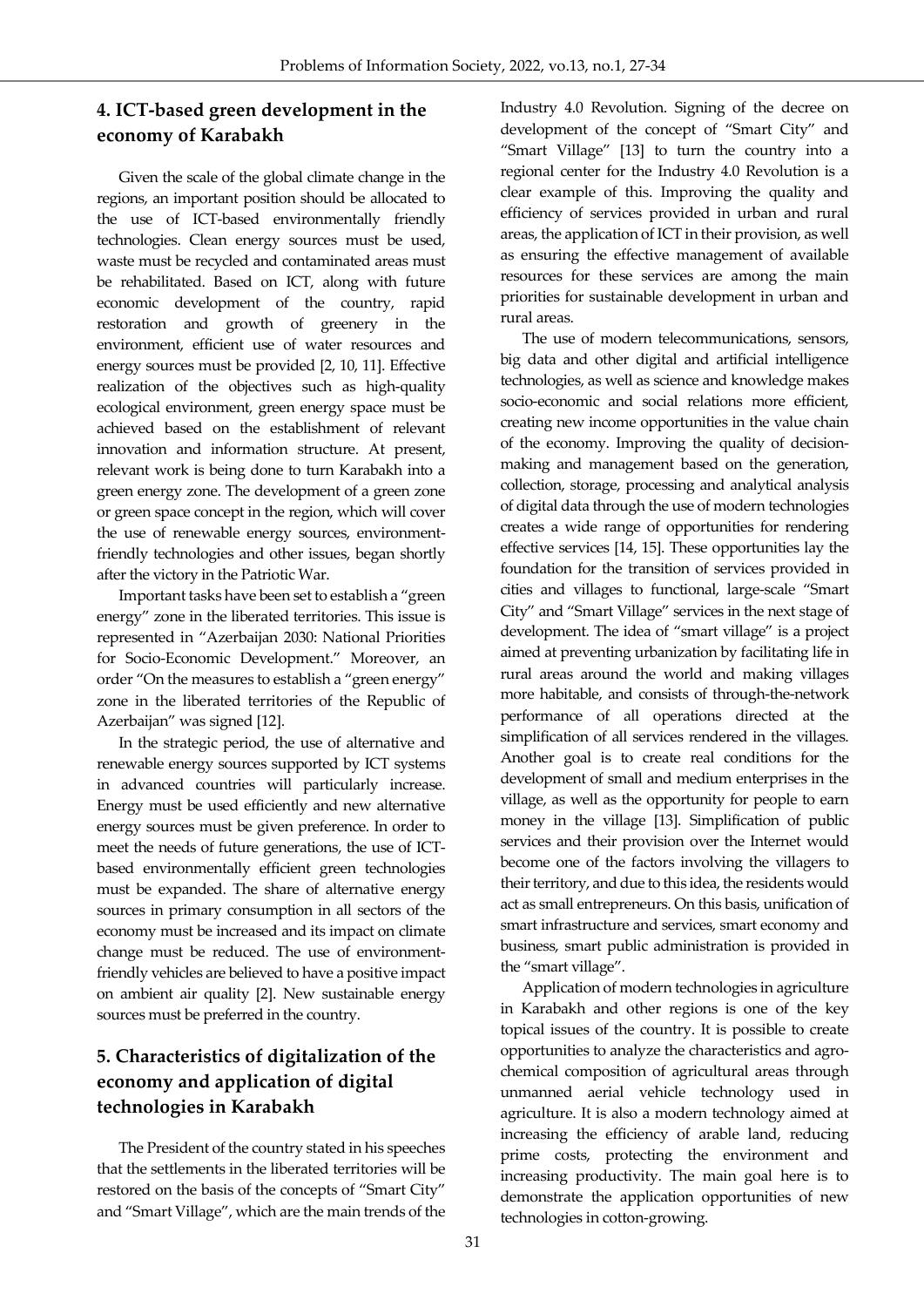### **6. Technologies of increasing economic inclusiveness in Karabakh region**

A socially oriented market economy is being developed in order to further increase the welfare of the population in the regions of the country [2]. Economic growth based on inclusive initiatives must be accelerated to sustainably increase the welfare of the population. Ensuring the return of the refugees to the liberated territories is the basis of the country's new development highway. For sustainable and rapid development, the successful combination of society, business and government triad must be strengthened. The role of the government in the economy must be effectively managed through market-oriented reforms. Trade regimes must be liberalized in order to increase the access of domestic products into the foreign markets. New basic principles of economic growth must be established. Effective macro-economic policy must be determined. The medium- and long-term "driving forces" of economic development must be fortified. Human resources must be developed, improved and modernized. Scale and volume of digital economy must be enhanced.

To increase the regional economic inclusiveness, the revolutionary measures are taken to strengthen the social protection of the population [16, 17]. In order to increase the inclusiveness of society in the regions, inclusive strategic concepts, projects and programs that cover relevant areas and implement inclusive policies must be implemented. ICT platforms such as e-science, e-education, e-government, e-parliament, ebusiness, e-banking, e-commerce, etc. must be formed based on the wishes of members of society. They must be integrated with global systems such as necessary components of the information and knowledge society. The communication and communicative environment expanding the effectiveness of ICT, creates great opportunities for increasing the inclusiveness level. Cell phones, computers, websites, etc. act as a new type of work tool in the form of a new productive force, regardless of time and space. This problem can be positively solved only in the information and knowledge society based on ICT and innovative technologies. Globally applied Internet of Things (IoT), cloud computing, soft computing, Big Data technologies, Industry 4.0 Revolution components will create additional opportunities for joint activities of citizens and increase the level of inclusiveness in the society.

## **7. About prospective economy of the regions of Karabakh**

Large-scale restoration works are being performed to ensure the rapid integration of the territories of the Karabakh economic region of the Republic of Azerbaijan into the national economy. Implementation of renovation works in these liberated territories and formation of a competitive economy to ensure the settlement of the population is of particular importance.

An effective production, trade and service infrastructure must be established for ramified development of the regional economy in line with national priorities. Investments involving the application of innovative technologies must be attracted. Favorable conditions must be created to improve the entrepreneurship environment.

Favorable geographical position of the liberated Aghdam region, opportunities for socio-economic development, future growth of cargo flows make it necessary to create an industrial park with modern infrastructure in the region [18]. Aghdam Industrial Park is an area with the necessary infrastructure and management entities for the development of entrepreneurship activities used for the manufacturing and sale of competitive products in the field of industry, as well as the provision of services through the application of modern technologies. The industrial park to be established in Aghdam is estimated to produce construction materials, agricultural processing products, as well as wine and fertilizers. There will also be a special cold storage and service area [19]. The industrial park will allow entrepreneurs to be involved in the activities in many areas of processing. It is planned to have wide roads in Aghdam and to use different types of transport. This is important in terms of increasing citizens' access to transport services and use of more comfortable, convenient transportation means. In general, the future requirements of the transport infrastructure to be formed in accordance with the Master Plan are taken into account.

During the Soviet era, Azerbaijan was famous for its "Aghdam" wine. Although the production of this wine was resumed, and it does not have its previous position. Obviously, "Aghdam" wine, being produced in the USSR since 1948, was one of the best-selling wines.

Over 92% of the lands of Aghdam region are fertile. This creates great opportunities for the development of the agricultural sector. The Master Plan states that after the restoration, Aghdam will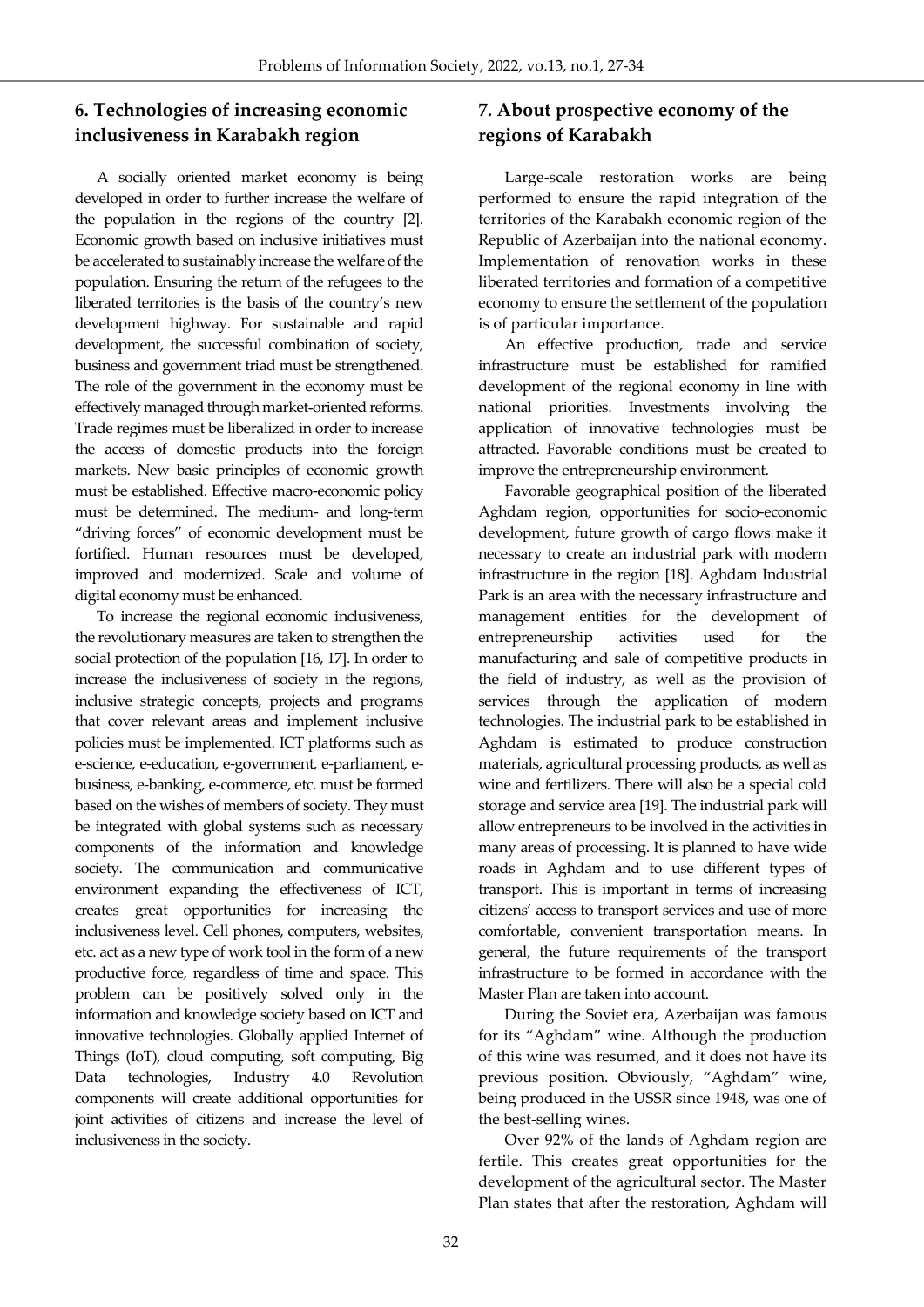become an industrial center of the region. It is planned to invest millions of manats in the new industrial park to be established in Aghdam. This will create hundreds of jobs and involve many entrepreneurs in the process. Along with local investment, foreign investment is expected to be drawn in to Aghdam. It contemplates the production of not only agricultural products, but also industrial products, some of which are projected to be used to meet domestic demand, and some to be exported. Aghdam also have a tourism potential. The natural and historical monuments of the region have an advantage in terms of attracting tourists. There are many opportunities for summer tourism in Aghdam in particular. Aghdam will have the opportunity to export some of the manufactured products via the North-South transport corridor. This will especially help Aghdam's exports in the non-oil sector. Restoration, reconstruction and economic formation in other liberated regions will further accelerate the growth rate of the economy of Azerbaijan. Based on preliminary forecasts, Karabakh economic region is estimated to create an approximately 10% additional value in the agricultural field, which will accelerate the growth rate of the industry and economy of Azerbaijan.

#### **8. Conclusion**

Many large-scale projects on the widespread use of ICT in manufacturing-service and management processes have been implemented in the modern period. Nevertheless, the digital transformation of the regional economy remains as one of the priorities of the country in recent years. However, the development of ICT infrastructure, the implementation of promising digital projects such as "Smart City", "Smart Village" and others have launched in the regions. As a result of these, regions can become the digital centers. Necessary infrastructure and services can be formed for "Smart city" and "Smart villages" projects. Efficiency of the quality of services rendered with the application of modern ICT in many cities and villages can be increased in regional context.

In this regard, it can be concluded that the transition from a traditional economy to a technology and innovation-based economy is of particular importance in post-conflict areas. Thus, new digital and artificial intelligence technologies create new income opportunities in the overall value chain of the economy. The use of these technologies creates a wide range of opportunities for the processing of digital data and improving the quality of management. It can be presumed that innovation structures are becoming the driving force for the transition from a traditional economy to an innovative one [20]. Their creation is important for development of innovation-based economy in the country. Certain measures must be taken to establish perspective directions of digital transformation in the recovery and development of the economy in the Karabakh region and to identify the aspects of its impact on socio-economic processes. Recommendations and challenges of international organizations, the requirements of the Industry 4.0 Revolution must be taken into account and relevant activities must be performed during modernization of development of the country's economy in the territories liberated from occupation.

Development of traditional sectors and new sectors is particularly important in both economic and sociopolitical contexts in the Karabakh economy, which is in line with the country's key national development priorities. Application of modern technologies is important for exploring the development trends of economy-building based on digital technologies, and continuously increases the level of welfare and increase the level of inclusiveness in Karabakh. Formation of innovation infrastructure and application of digital technologies in Karabakh economic region is among topical issues of the country. Further improvement of ICT infrastructure in the territories liberated from Armenian occupation, wide application of digital technologies will create additional opportunities for increasing the efficiency of the digital economy and for state's course on the development of Karabakh in terms of conditions of new economic reforms. This will not only play a catalytic role in rapid development of other regions of the country and manufacturingservice sectors, but will also have a significant positive impact on settlement and security issues in the border areas.

#### **Reference**

- 1. [Schwab,](https://www.google.az/search?tbo=p&tbm=bks&q=inauthor:%22Klaus+Schwab%22&source=gbs_metadata_r&cad=4) K. (2017). The Fourth Industrial Revolution. Limited, 192 p.
- 2. "Azerbaijan 2030: National Priorities for Socio-Economic Development" and the Order of the President of the Republic of Azerbaijan on its approval. Baku, February 2, 2021 (in Azerbaijani). <https://president.az/articles/50474>
- 3. The Sustainable Development Goals Report (2020). United Nations. https://unstats.un.org/sdgs/report/2020/
- 4. Decree of the President of the Republic of Azerbaijan "On improving governance in the field of digital transformation". Baku, April 27, 2021 (in Azerbaijani). <https://president.az/articles/51299>.